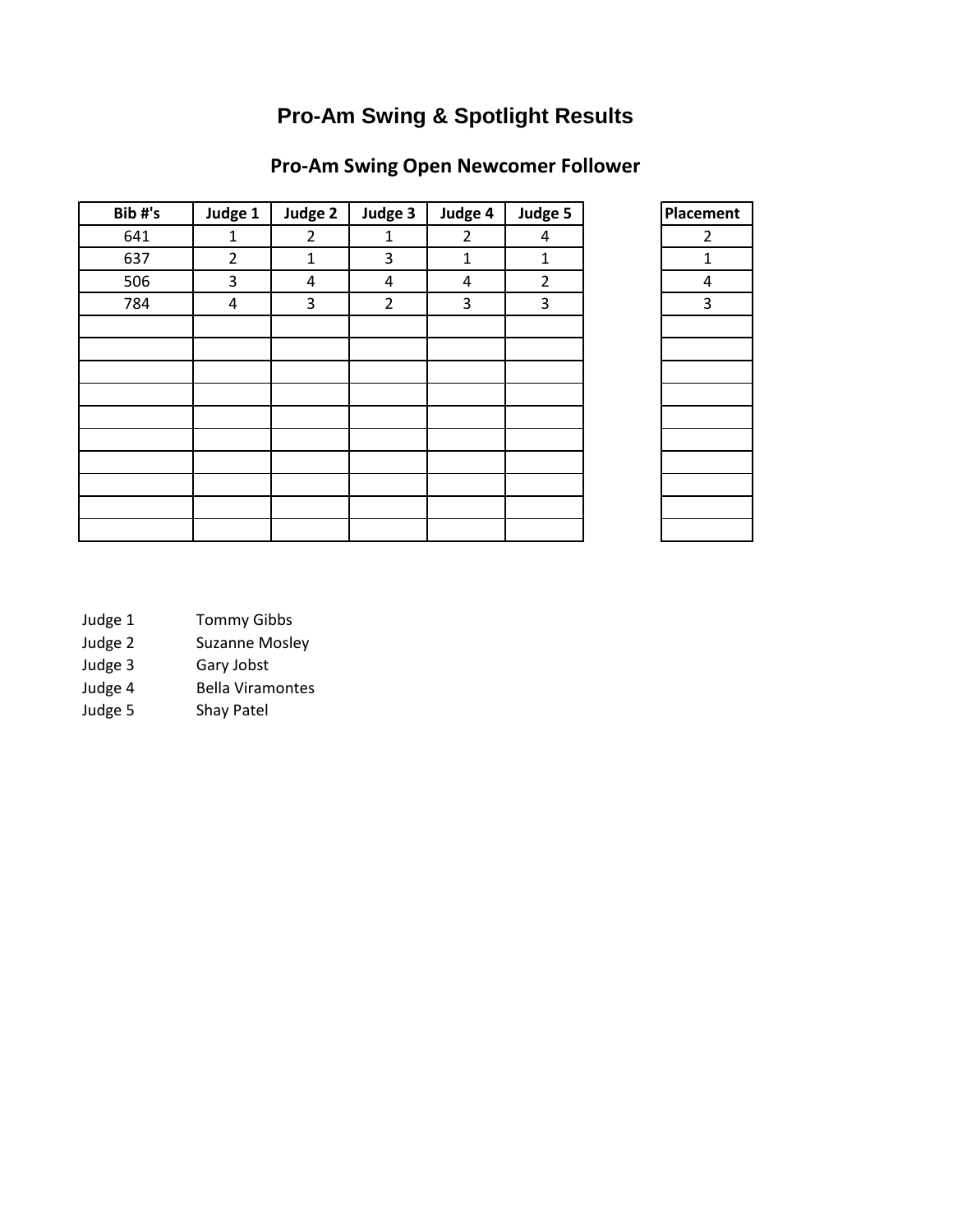### **Pro-Am Swing Open Newcomer Leader**

| Bib#'s | Judge 1 | Judge 2 | Judge 3 | Judge 4      | Judge 5 | Placen       |
|--------|---------|---------|---------|--------------|---------|--------------|
| 625    | 1       | 1       | 1       | $\mathbf{1}$ | 1       | $\mathbf{1}$ |
|        |         |         |         |              |         |              |
|        |         |         |         |              |         |              |
|        |         |         |         |              |         |              |
|        |         |         |         |              |         |              |
|        |         |         |         |              |         |              |
|        |         |         |         |              |         |              |
|        |         |         |         |              |         |              |
|        |         |         |         |              |         |              |
|        |         |         |         |              |         |              |
|        |         |         |         |              |         |              |
|        |         |         |         |              |         |              |
|        |         |         |         |              |         |              |
|        |         |         |         |              |         |              |



- Judge 1 Tommy Gibbs
- Judge 2 Suzanne Mosley<br>Judge 3 Gary Jobst
- Gary Jobst
- Judge 4 Bella Viramontes
- Judge 5 Shay Patel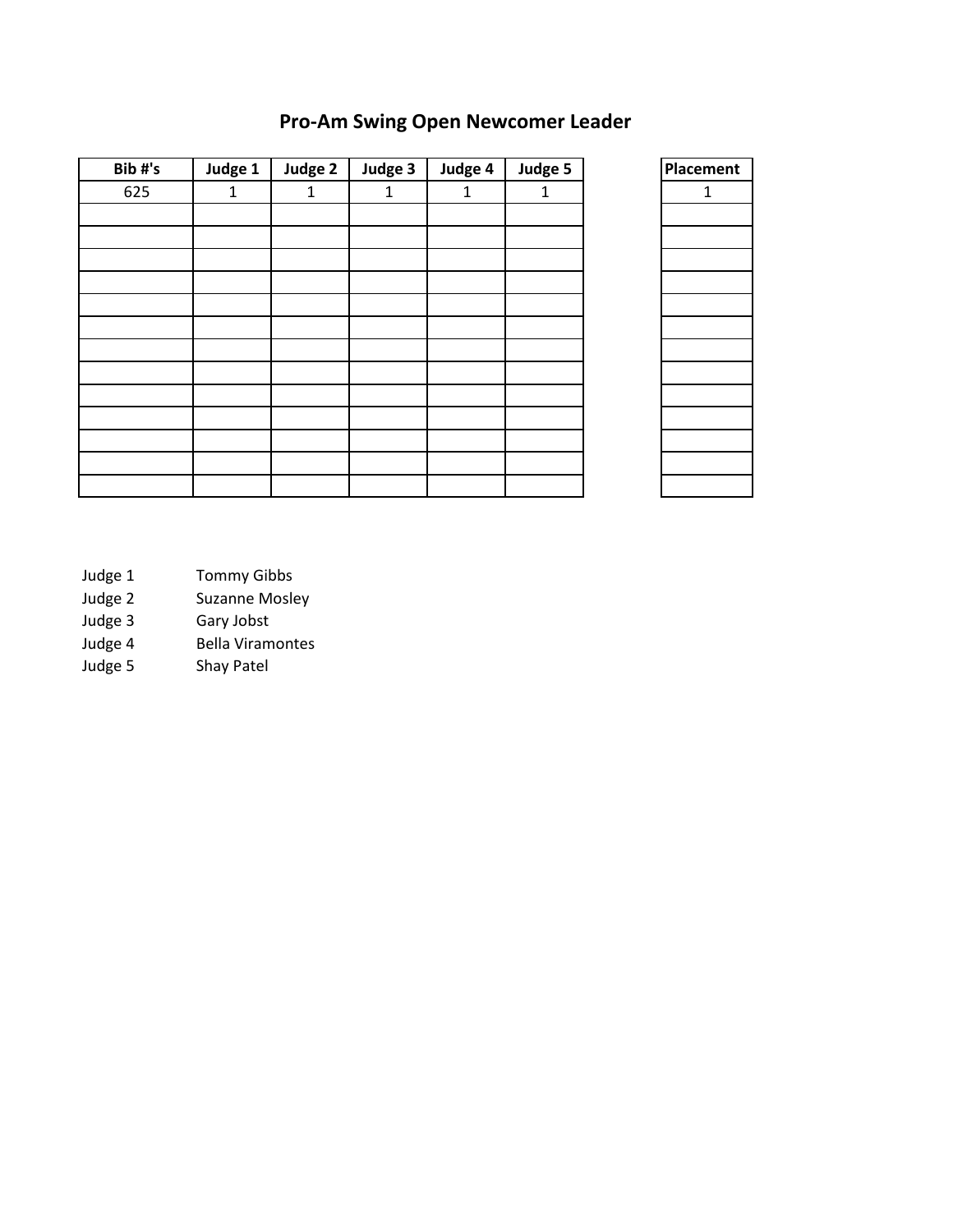| Bib#'s | Judge 1        | Judge 2        | Judge 3        | Judge 4        | Judge 5        | Placement      |
|--------|----------------|----------------|----------------|----------------|----------------|----------------|
| 638    | $\overline{2}$ | 3              | 3              | 3              | $\overline{2}$ | 3              |
| 628    | 4              | 4              | 4              | 4              | 4              | 4              |
| 739    | 1              | $\mathbf{1}$   | 1              | $\mathbf{1}$   | $\mathbf{1}$   | 1              |
| 667    | 3              | $\overline{2}$ | $\overline{2}$ | $\overline{2}$ | 3              | $\overline{2}$ |
|        |                |                |                |                |                |                |
|        |                |                |                |                |                |                |
|        |                |                |                |                |                |                |
|        |                |                |                |                |                |                |
|        |                |                |                |                |                |                |
|        |                |                |                |                |                |                |
|        |                |                |                |                |                |                |
|        |                |                |                |                |                |                |
|        |                |                |                |                |                |                |
|        |                |                |                |                |                |                |

### **Pro-Am Swing Open Novice Follower**

| Placement     |
|---------------|
| 3             |
| 4             |
| $\frac{1}{2}$ |
|               |
|               |
|               |
|               |
|               |
|               |
|               |
|               |
|               |
|               |
|               |
|               |

- Judge 1 Tommy Gibbs
- Judge 2 Suzanne Mosley<br>Judge 3 Gary Jobst
- Gary Jobst
- Judge 4 Bella Viramontes
- Judge 5 Shay Patel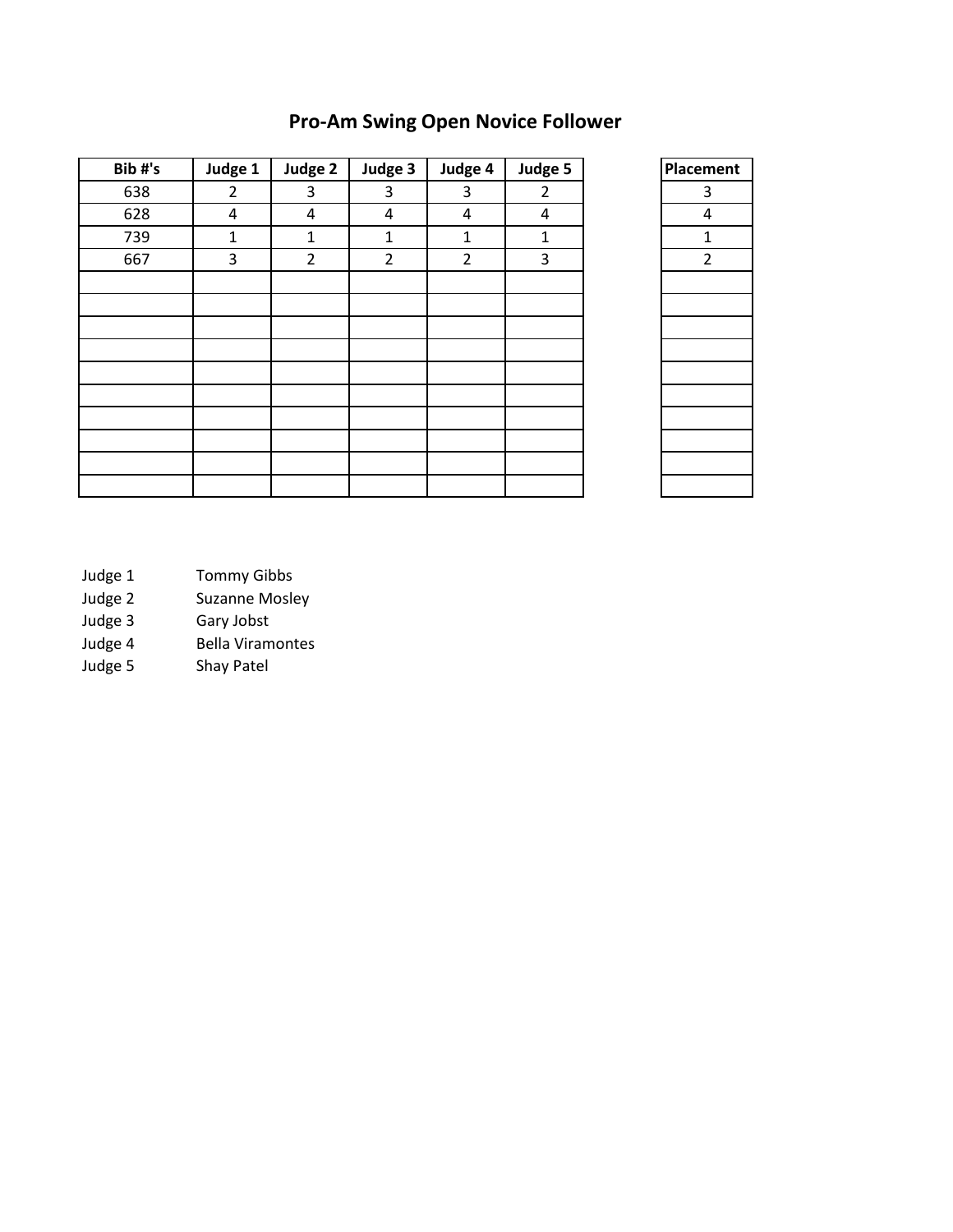### **Pro-Am Swing Open Novice Leader**

| Judge 1        | Judge 2        | Judge 3        | Judge 4        | Judge 5        | Placen         |
|----------------|----------------|----------------|----------------|----------------|----------------|
| 1              | 3              | $\overline{2}$ | $\overline{2}$ | $\overline{2}$ | $\overline{2}$ |
| 3              | $\overline{2}$ | 3              | 3              | 3              | 3              |
| $\overline{2}$ | 1              | $\mathbf{1}$   | $\mathbf{1}$   | 1              | $\mathbf{1}$   |
|                |                |                |                |                |                |
|                |                |                |                |                |                |
|                |                |                |                |                |                |
|                |                |                |                |                |                |
|                |                |                |                |                |                |
|                |                |                |                |                |                |
|                |                |                |                |                |                |
|                |                |                |                |                |                |
|                |                |                |                |                |                |
|                |                |                |                |                |                |
|                |                |                |                |                |                |
|                |                |                |                |                |                |



- Judge 1 Tommy Gibbs
- Judge 2 Suzanne Mosley<br>Judge 3 Gary Jobst
- Gary Jobst
- Judge 4 Bella Viramontes
- Judge 5 Shay Patel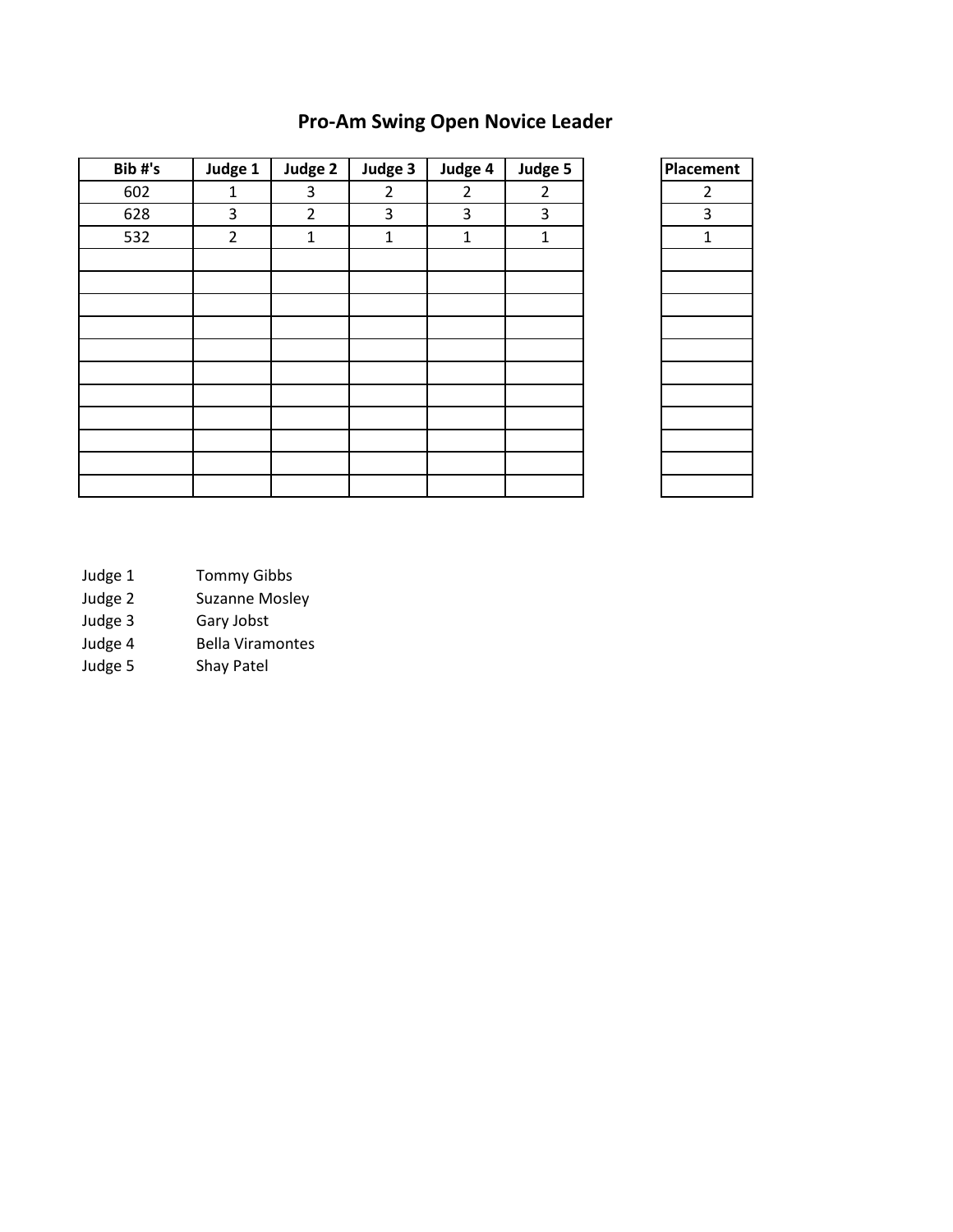### **Pro-Am Swing Open Int. Follower**

| Bib#'s | Judge 1        | Judge 2        | Judge 3        | Judge 4        | Judge 5        | Placement      |
|--------|----------------|----------------|----------------|----------------|----------------|----------------|
| 783    | 1              | $\mathbf{1}$   | 1              | $\mathbf{1}$   | $\overline{2}$ | 1              |
| 791    | $\overline{2}$ | 3              | 4              | 3              | 3              | 3              |
| 727    | 4              | 4              | 3              | $\sqrt{4}$     | 4              | 4              |
| 654    | 3              | $\overline{2}$ | $\overline{2}$ | $\overline{2}$ | $\mathbf{1}$   | $\overline{2}$ |
|        |                |                |                |                |                |                |
|        |                |                |                |                |                |                |
|        |                |                |                |                |                |                |
|        |                |                |                |                |                |                |
|        |                |                |                |                |                |                |
|        |                |                |                |                |                |                |
|        |                |                |                |                |                |                |
|        |                |                |                |                |                |                |
|        |                |                |                |                |                |                |
|        |                |                |                |                |                |                |

| <b>Placement</b> |
|------------------|
| 1                |
| 3                |
| $\overline{4}$   |
| $\frac{1}{2}$    |
|                  |
|                  |
|                  |
|                  |
|                  |
|                  |
|                  |
|                  |
|                  |
|                  |

- Judge 1 Tommy Gibbs
- Judge 2 Suzanne Mosley<br>Judge 3 Gary Jobst
- Gary Jobst
- Judge 4 Bella Viramontes
- Judge 5 Shay Patel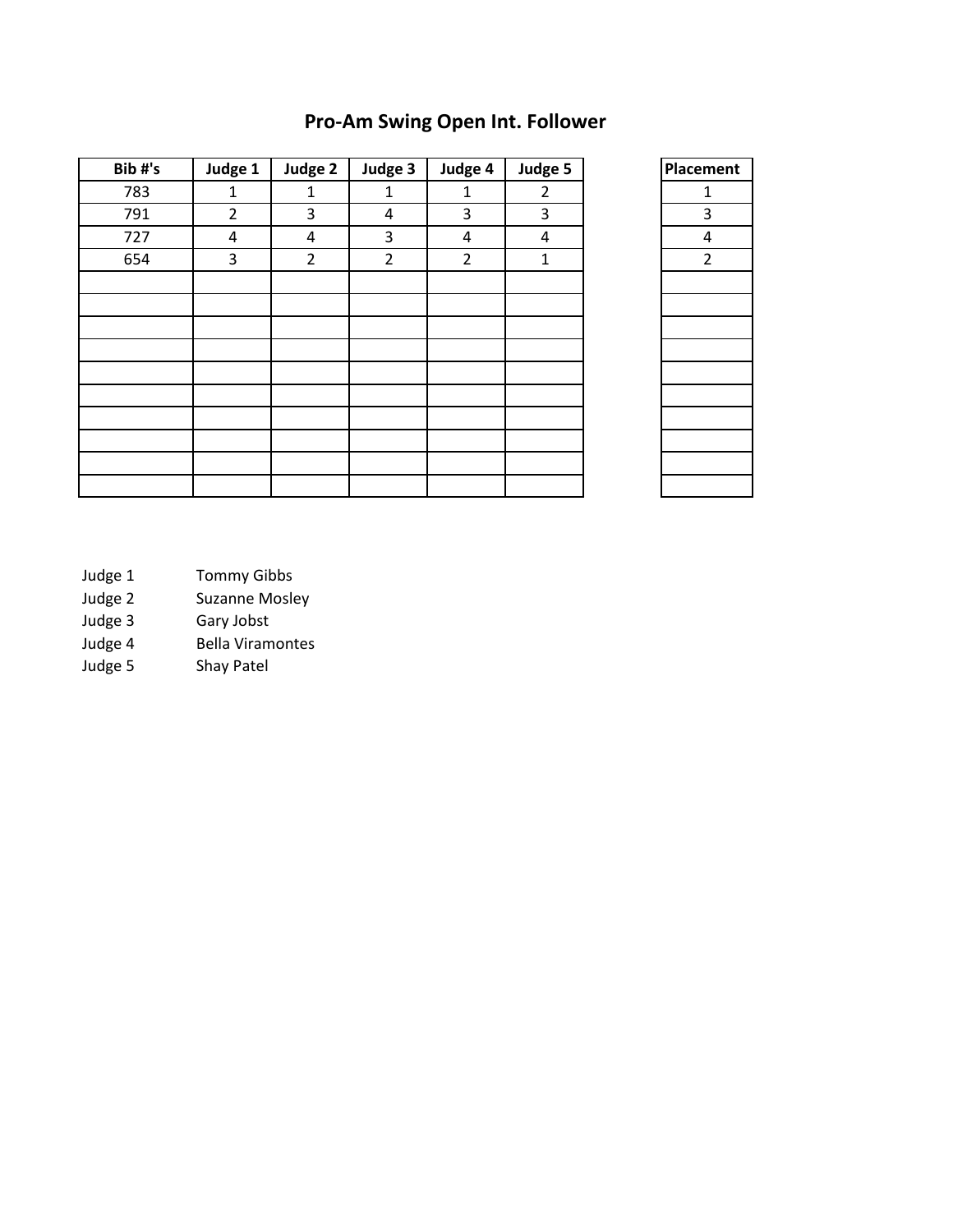### **Pro-Am Swing Open Int. Leader**

| Judge 1        | Judge 2        | Judge 3        | Judge 4        | Judge 5        | Placen         |
|----------------|----------------|----------------|----------------|----------------|----------------|
| $\overline{2}$ | $\overline{2}$ | $\overline{2}$ | $\mathbf{1}$   | 3              | $\overline{2}$ |
| 3              | 3              | 3              | 3              | $\overline{2}$ | 3              |
| $\mathbf{1}$   | $\mathbf{1}$   | $\mathbf{1}$   | $\overline{2}$ | $\mathbf{1}$   | $\mathbf{1}$   |
|                |                |                |                |                |                |
|                |                |                |                |                |                |
|                |                |                |                |                |                |
|                |                |                |                |                |                |
|                |                |                |                |                |                |
|                |                |                |                |                |                |
|                |                |                |                |                |                |
|                |                |                |                |                |                |
|                |                |                |                |                |                |
|                |                |                |                |                |                |
|                |                |                |                |                |                |
|                |                |                |                |                |                |



- Judge 1 Tommy Gibbs
- Judge 2 Suzanne Mosley<br>Judge 3 Gary Jobst
- Gary Jobst
- Judge 4 Bella Viramontes
- Judge 5 Shay Patel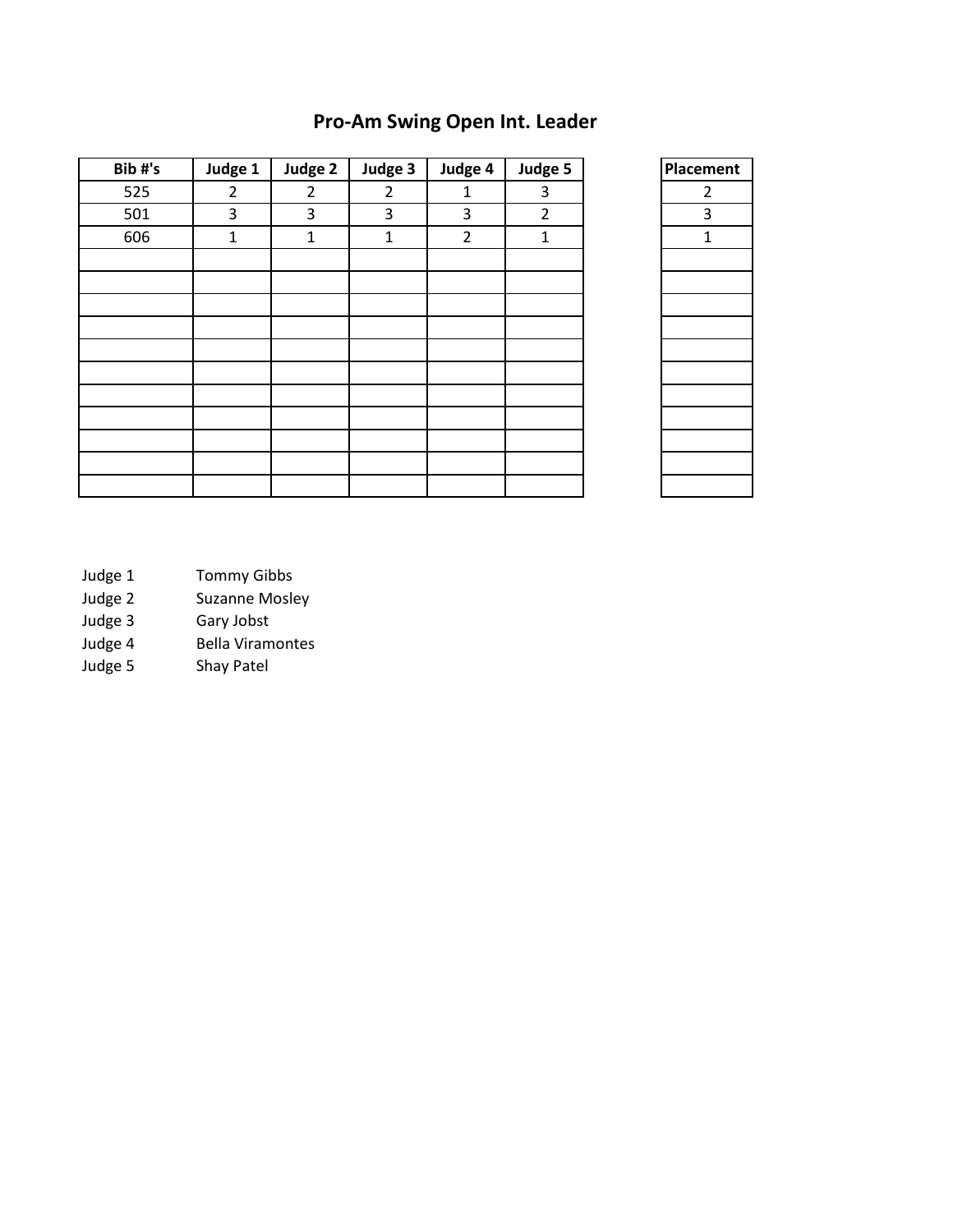## **Pro-Am Swing Master Follower**

| Bib#'s | Judge 1        | Judge 2        | Judge 3 | Judge 4        | Judge 5        | Placement      |
|--------|----------------|----------------|---------|----------------|----------------|----------------|
| 667    | $\overline{2}$ | 4              | 2       | $\overline{2}$ | 4              | $\overline{2}$ |
| 783    | $\mathbf{1}$   | $\mathbf{1}$   | 1       | $\mathbf{1}$   | $\mathbf{1}$   | 1              |
| 506    | 6              | 6              | 6       | 6              | 3              | 6              |
| 784    | 5              | 5              | 5       | 3              | 6              | 5              |
| 727    | 4              | $\overline{2}$ | 3       | 5              | $\overline{2}$ | 3              |
| 641    | 3              | 3              | 4       | 4              | 5              | 4              |
|        |                |                |         |                |                |                |
|        |                |                |         |                |                |                |
|        |                |                |         |                |                |                |
|        |                |                |         |                |                |                |
|        |                |                |         |                |                |                |
|        |                |                |         |                |                |                |
|        |                |                |         |                |                |                |
|        |                |                |         |                |                |                |

| Placement      |
|----------------|
| $\overline{c}$ |
| 1              |
| 6              |
| 5              |
| $\frac{3}{1}$  |
| $\overline{4}$ |
|                |
|                |
|                |
|                |
|                |
|                |
|                |
|                |

- Judge 1 Tommy Gibbs
- Judge 2 Suzanne Mosley<br>Judge 3 Gary Jobst
- Gary Jobst
- Judge 4 Bella Viramontes<br>Judge 5 Shay Patel
- Shay Patel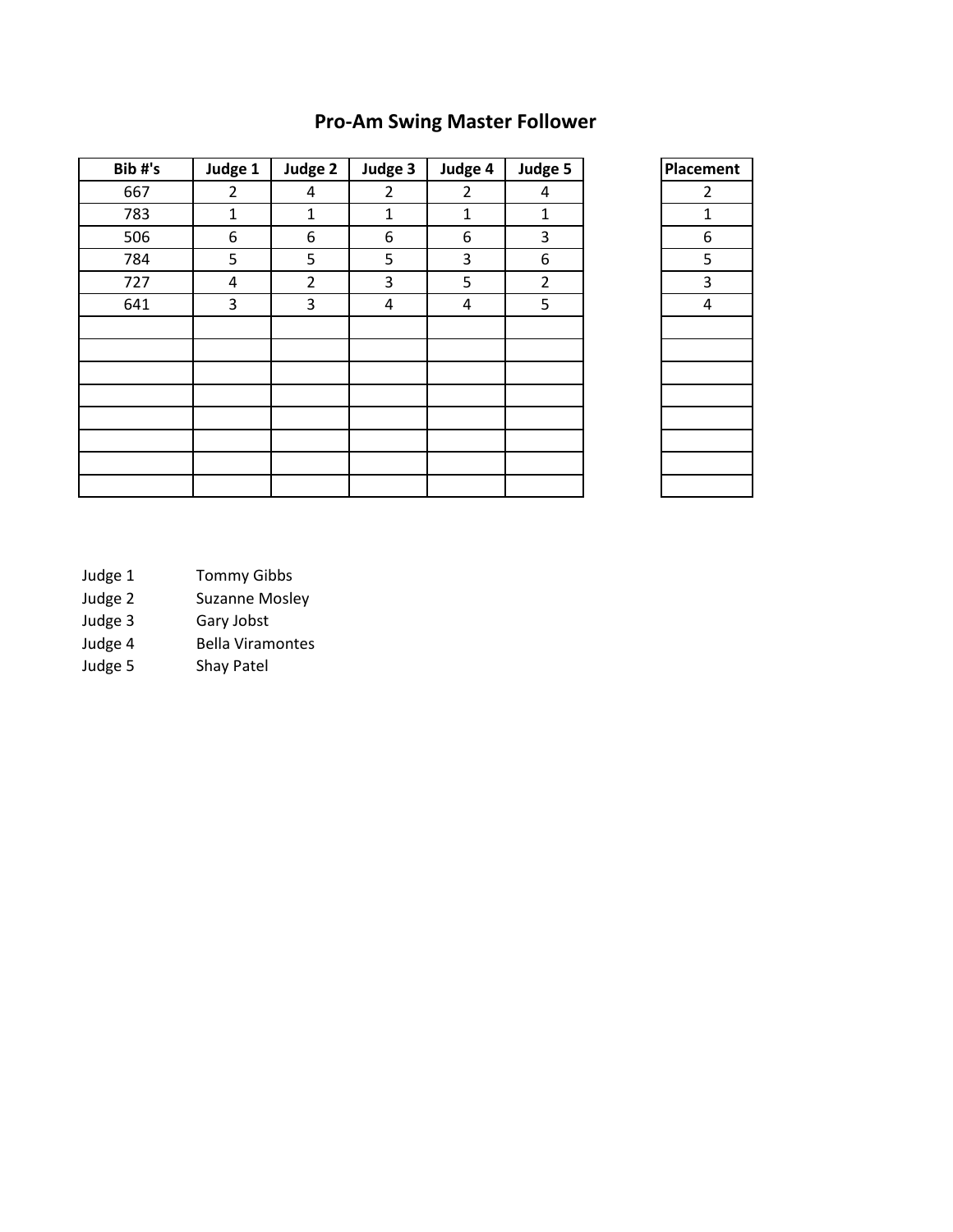### **Pro-Am Swing Master Leader**

| Bib#'s | Judge 1        | Judge 2        | Judge 3        | Judge 4        | Judge 5        | Placement |
|--------|----------------|----------------|----------------|----------------|----------------|-----------|
| 625    | 3              | 3              | 3              | 3              | 3              |           |
| 602    | $\overline{2}$ | $\overline{2}$ | $\mathbf{1}$   | $\mathbf{1}$   | $\overline{2}$ |           |
| 643    | $\mathbf 1$    | $\mathbf{1}$   | $\overline{2}$ | $\overline{2}$ | $\mathbf{1}$   |           |
|        |                |                |                |                |                |           |
|        |                |                |                |                |                |           |
|        |                |                |                |                |                |           |
|        |                |                |                |                |                |           |
|        |                |                |                |                |                |           |
|        |                |                |                |                |                |           |
|        |                |                |                |                |                |           |
|        |                |                |                |                |                |           |
|        |                |                |                |                |                |           |
|        |                |                |                |                |                |           |
|        |                |                |                |                |                |           |

| Placement      |  |  |  |
|----------------|--|--|--|
| 3              |  |  |  |
| $\overline{c}$ |  |  |  |
| $\overline{1}$ |  |  |  |
|                |  |  |  |
|                |  |  |  |
|                |  |  |  |
|                |  |  |  |
|                |  |  |  |
|                |  |  |  |
|                |  |  |  |
|                |  |  |  |
|                |  |  |  |
|                |  |  |  |
|                |  |  |  |

- Judge 1 Tommy Gibbs
- Judge 2 Suzanne Mosley<br>Judge 3 Gary Jobst
- Gary Jobst
- Judge 4 Bella Viramontes
- Judge 5 Shay Patel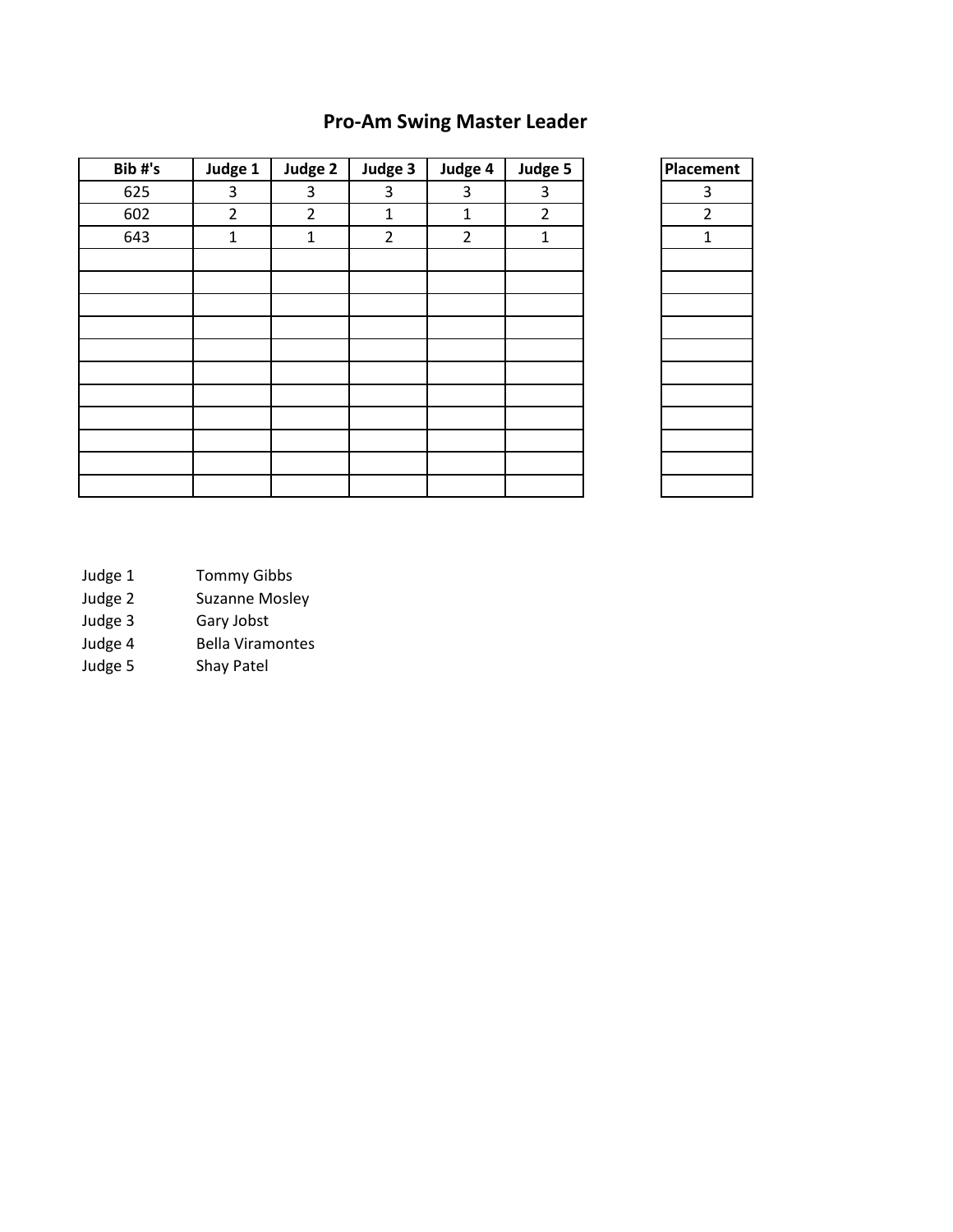### **Pro-Am Swing Open Adv Leader**

| Bib#'s | Judge 1      | Judge 2 | Judge 3 | Judge 4      | Judge 5 |
|--------|--------------|---------|---------|--------------|---------|
| 643    | $\mathbf{1}$ | 1       | 1       | $\mathbf{1}$ | 1       |
|        |              |         |         |              |         |
|        |              |         |         |              |         |
|        |              |         |         |              |         |
|        |              |         |         |              |         |
|        |              |         |         |              |         |
|        |              |         |         |              |         |
|        |              |         |         |              |         |
|        |              |         |         |              |         |
|        |              |         |         |              |         |
|        |              |         |         |              |         |
|        |              |         |         |              |         |
|        |              |         |         |              |         |
|        |              |         |         |              |         |
|        |              |         |         |              |         |
|        |              |         |         |              |         |

| Placement   |
|-------------|
| $\mathbf 1$ |
|             |
|             |
|             |
|             |
|             |
|             |
|             |
|             |
|             |
|             |
|             |
|             |
|             |

- Judge 1 Tommy Gibbs
- Judge 2 Suzanne Mosley<br>Judge 3 Gary Jobst
- Gary Jobst
- Judge 4 Bella Viramontes
- Judge 5 Shay Patel